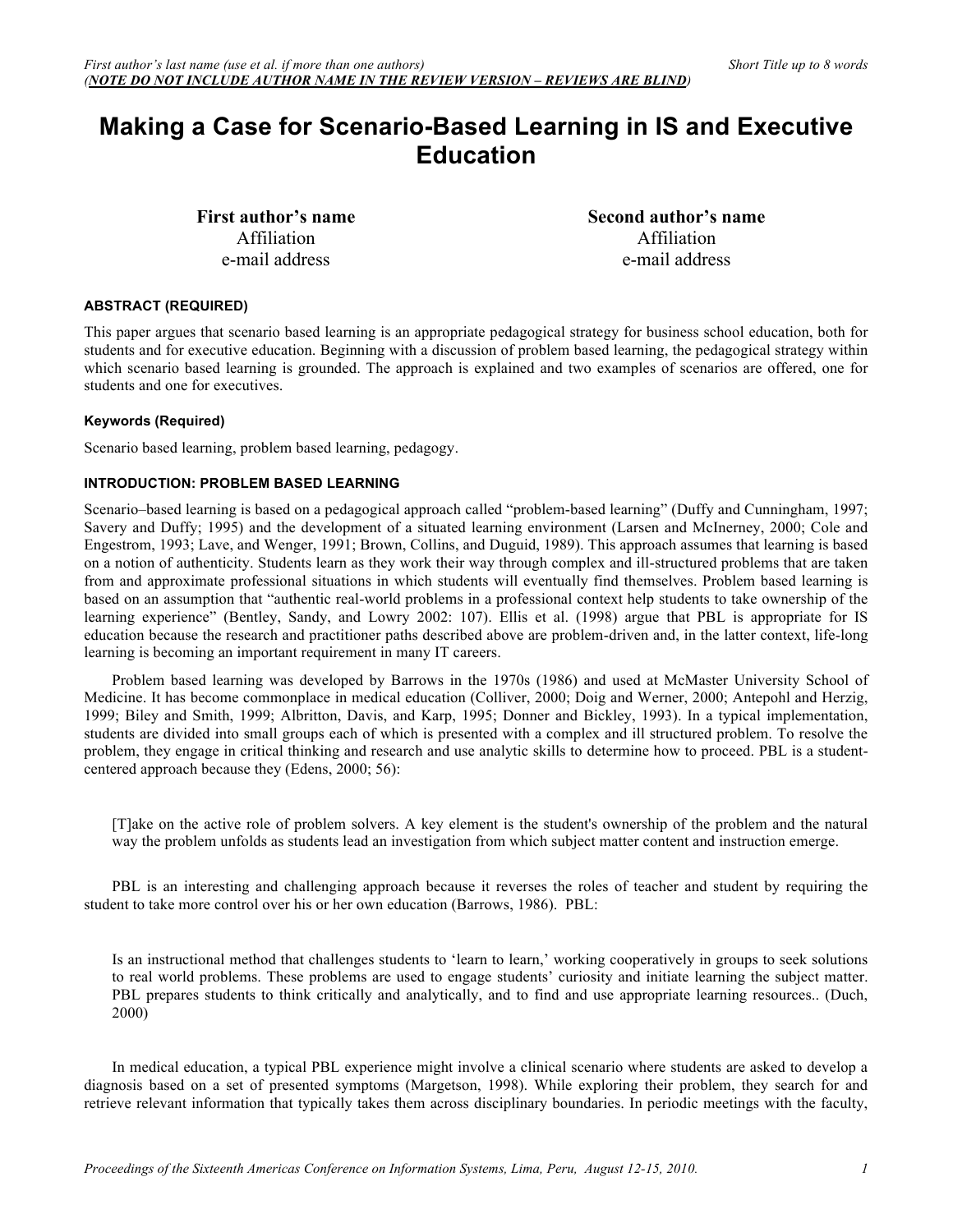students discuss their progress and describe problems they are encountering. They also suggest potential resolutions, in the form of hypotheses or research questions to guide their next steps. Ideally, the knowledge that they seek out and employ in developing resolutions to their problems become anchored in the context of practical problem solving. Over the course of the term, students (Moiao, 2000):

Often divide up the work … such that a sub-group is responsible for performing a particular activity. Some are carried out in asynchronous sessions. In each session, it is impossible to predict precisely what actions make up the activity, to know in what order they are performed, or to predict who will manipulate which artifact as the next action. When students are collaboratively generating hypotheses, proposing solutions, evaluating the reliability of their findings, or considering the reliability of the hypotheses and solutions, then they will contribute various ideas in an order that cannot be predicted in advance.

Consequently, the faculty role in this process changes. The lecturer is replaced by the guide and facilitator whose primary responsibility is to help student teams move towards reasonable resolutions of their problems. This is a significant shift in role for faculty, who have to realize that instead of dispensing information to students and controlling the classroom, they "contribute to problem-based learning by providing suggestions …[and] do not prescribe or dominate" interactions with their students (Shanley and Kelly, 1994).

PBL has its roots in constructivism (Duffy and Cunningham, 1997) and assumes that people's fundamental interactions with the world are in the form of an ongoing process of sense-making. PBL, therefore, involves interactions with learners to assist them in their ongoing attempts to make sense of the world. It emphasizes the importance of the problem as the focus of learning activity and the context in which the problem is presented. The emphasis on constructing the problem in a context that is relevant to the student and that mirrors, to the extent possible, the student's potential future work environment, means that PBL is a form of "situated learning." Consequently, one main objective of course design is to ensure that students' learning experiences are "embedded in the target context and require the kind of thinking that would be done in real life" (Abdullah 1998; 1).

Educators in disciplines outside of medical education have been experimenting with PBL and "slowly the sciences in general have begun taking it up, and even more slowly, the humanities" (Rheem, 1998). Recently, PBL has been used in information systems, computer science, software design, artificial intelligence, sociology, education, and library and information science (Bentley, Sandy, and Lowry, 2002; Rosenbaum, 2000; Koch & Teege, 1999; Dimitroff, et al., 1998; Maskell, and Grabau, 1998; Brandt, 1997; Duffy & Cunningham, 1997; Coldwell, 1996; Stinson and Milter, 1996; Sernau, 1995).

# **SCENARIO BASED LEARNING IS PROBLEM BASED LEARNING**

Scenario based learning is a subset of problem based learning, sharing many of the same constructivist assumptions. For example, scenario based learning shares assumptions with PBL about the learners, particularly with respect to situated cognition where the relationship between the learner and the social and material situation takes precedence. Knowledge cannot be understood apart from its contexts of use because it is deeply embedded in these contexts. Learning is a component of authentic activities that are involved in the community of practice in which the learner is enmeshed. Scenario based learning makes use of inductive approaches to problem solving involving learners in cycles of inference and discovery. Scenario based lerners are self directed, make use of prior experience as a key resource, and experience learning as problemoriented and based on social roles. Their learning style is associative, meaning that certain conditions lead to certain outcomes. Meaningful learning is a result of instruction being embedded in situations that are as authentic as possible.

Scenario based learning, based on situated cognition, is a way for learners to place themselves in a situation that provides a context within which they can reflect upon and think through issues that are relevant to their future or existing professional practice. For example, there may be new MBA students who are told they will need to go through a mathematics boot camp to be prepared to understand the complexities of probability, expected value and variance, the equation of a line, and exponents and logarithms. They have to take the boot camp because of their weak quantitative GRE scores, so it is expected that they will struggle a bit. One way that they can learn is through lecture, rote memorization and testing, however, since this is likely to be the type of mathematics education they experienced in college, repeating the experience is not likely to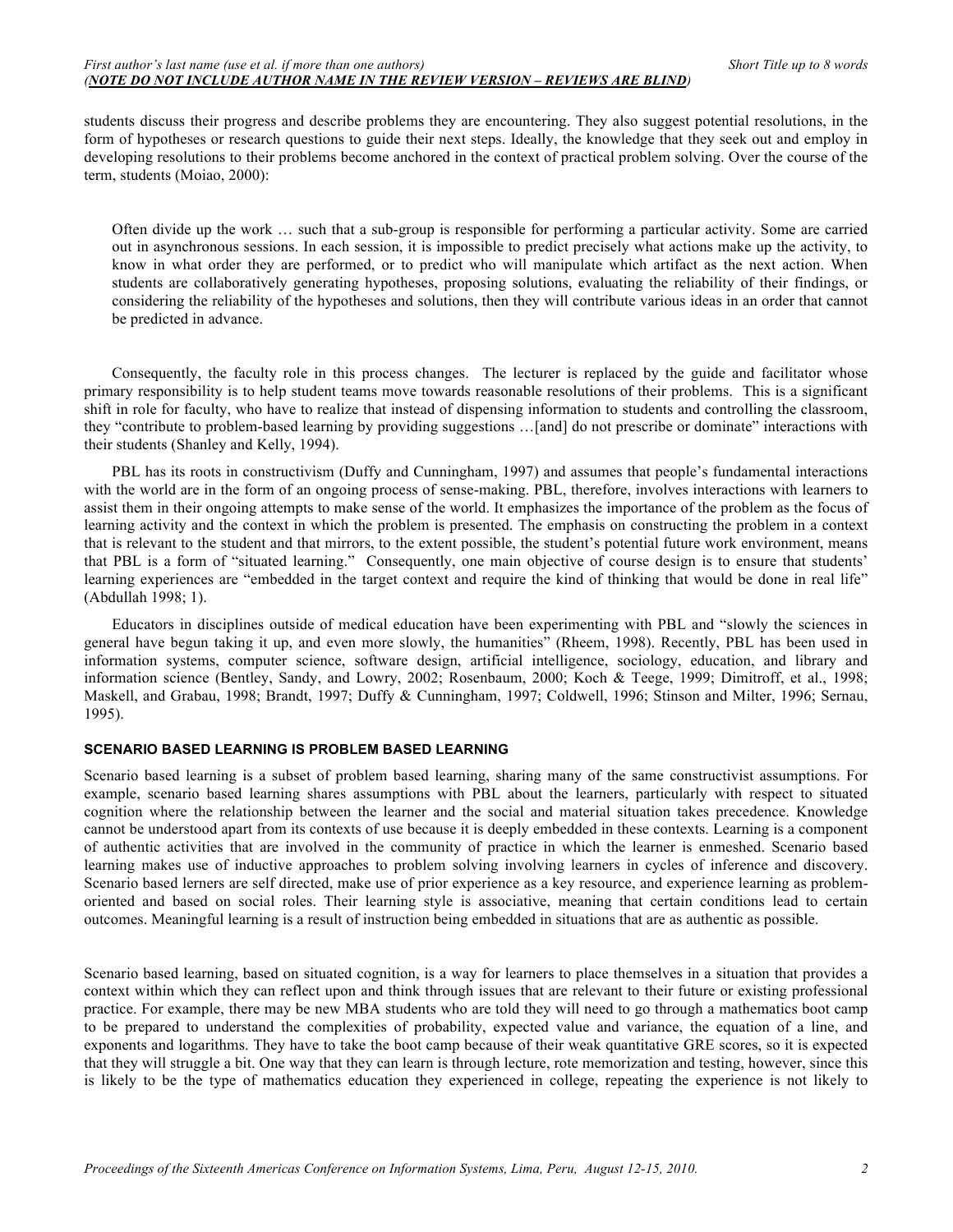improve the outcome. In contract, scenario based learning takes into account the fact that some of the issues that learners have with the content they must master is that it is not often aren't into a context where it is relevant to them.

To address this issue of providing a relevant context for learning, imagine a scenario that is about a new technology; in this scenario, executives at a high-tech company are deciding whether to launch a product. At the same there is a parallel story of a group of graduate students going through boot camp and not understanding how the math they are learning really will be used. Make one of the graduate students (Christine) related to one of the executives (Mark). Have Mark relay the company's situation to Christine (in the scenario they are related—the executive is a long lost uncle). Then when Christine sees her fellow students struggling with the mathematical concepts they need to learn, she helps place the these concepts into a meaningful context by having her fellow students reenact the mathematical methods and principles the executives used to inform their decisions. Thus students experience what is likely to be a more authentic situation and can more clearly see the relevance of this type of math to their future; they also can grasp more easily the ways in which the concepts can directly be applied within their social frameworks.

Scenario based learning uses stories that are clearly defined, realistic, and complete with the goal of taking the learners through real-world situations in which the characters' challenges are the learners' challenges. In this way, the learners can be more directly involved in decision-making and problem solving. If the scenarios are designed correctly, they can be very interactive, engaging and dynamic.

# **How it is done**

To make the stories relevant and contextual, scenarios need to engage the learners in the challenges the characters will experience. They have to be written so that they "come alive" for the learners. The best strategy for accomplishing this is to gather a group of subject matter experts (SMEs) for a period of tine to do the following:

- Define and refine the learning objectives of the scenario;
- Generate characters to personify learners;<br>• Craft scenes to reflect the organizational c
- Craft scenes to reflect the organizational context;
- Leverage available resources to maximize the realism of the scenario;
- Craft instructional activities to move the learners ttowards the learning objectives

With specific learning objectives, the person creating the scenario helps the SMEs understand what learners should come away with from the learning experience and that they should be able to understand, do, and apply to realistic problem situations. To generate characters to personify learners, SMEs determine the strengths and areas to improve upon of each of the characters, as well as adding a touch of the personal by including demographic attributes and hobbies. The learners should see themselves or their colleagues in the characters. Then while crafting scenes with plausible context that reflect the organizational context and the challenges the characters experience, the person running the scenario appropriately integrates resources that the characters would be using, so that the learners are able to use these resources in ways that approximate their uses in professional situations. To ensure that the scenario is dynamic and highly interactive, the creators craft instructional activities that enable learners to think/reflect, focus on applying the knowledge that they are gaining; in doing so, they help learners evaluate their own progress through the scenario with quick checks, and, ideally, enable them to interact in discussion forums in which they can discuss the character's challenges and how they might handle themselves differently in the same situation. Again, preferably, they have these discussions in teams that are facilitated by someone with experience in the field so they can offer their wisdom along the way.

# **EXAMPLE**

Two scenarios are presented here – one for students and one for executives

### **For students**

Many case studies that business students and others use are laden with information that must be analyzed and integrated. Students must work with the data, figure out what is going on in the case, and develop a resolution to the problem outlined in the case. The real world is much different – it is more complex, ambiguous, robust, and less clinical.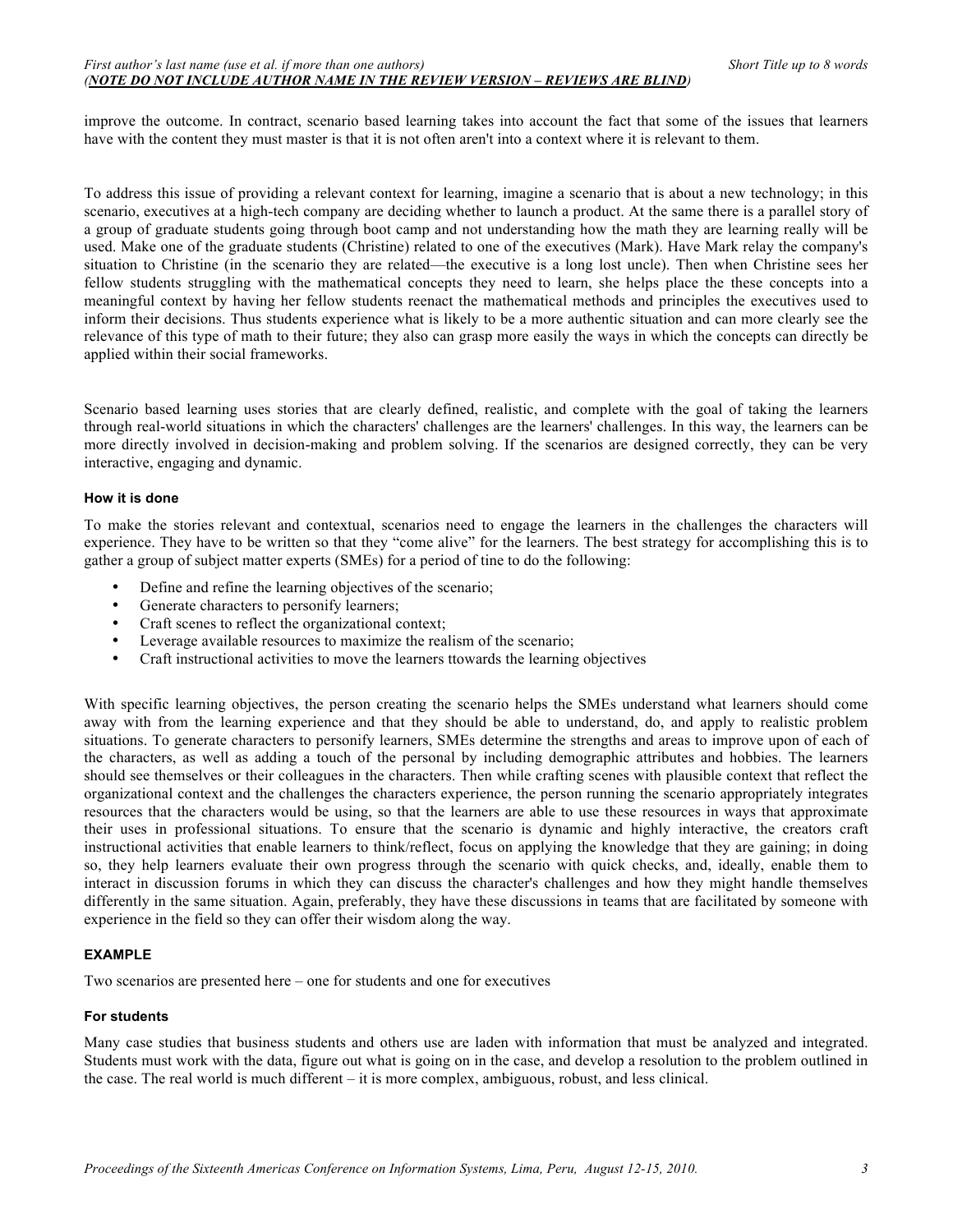In the following example, business students are asked to take on the role of consultants in a team that is asked to diagnose and solve an organizational problem. Consulting team members can't always meet in a single room on a given day, but instead work on multiple assignments simultaneously in multiple locations around the world. They must find ways to use technology to connect "asynchronously"--from various places at various times—to push a project forward. Consulting assignments, like real case studies, unfold sequentially. Data are revealed over time, and consultants have an enormous impact on what data is brought to light and what sense is made of it. Sometimes the problems consultants wrestle with are highly complex, cutting across all organizational boundaries and requiring extensive, deep analysis. Sometimes the problems are relatively more simple and straightforward and the depth and creativity of analysis are far less important than is an understanding of human motivation and organizational culture.

In this scenario, the MBUU Motors consulting engagement, it is up to the student and his or her team members to determine the kind of environment they are working in, the issues they are facing, and the analysis and data is relevant and necessary. They determine what the problem is, what the solution looks like, and develop strategies to help their client to understand the problem and commit to taking the necessary remedial steps. Together the team is actually part of a larger, established consulting team at CNX Consulting. In studying the client's problem, the CNX engagement leader and project manager will make project management decisions, acquire and analyze data, draw conclusions, and work with client management. The larger challenge, however, may not be the analysis that ultimately identifies the root causes of the problem. The consulting team members must develop and present their situation assessment and recommendations for action to the MBUU Motors Group Executive Board in Brussels during the tenth week of the course. To fix MBUU's problem these individuals must be impelled to accept and implement the team's recommendations.

The students, by the end of the scenario, will be able to:

- Apply the consulting frameworks, processes and tools taught in the course to the diagnosis and solution of real organizational problems in a realistic consulting environment.
- Experience the inevitable surprises that surface whenever concepts come face to face with reality.
- Prepare and enable the client environment to successfully implement necessary action steps by:
	- $\Box$  Creating a collaborative relationship with a team of talented, respected client members;
		- $\Box$  Working together in analyzing the problems, reaching conclusions, and formulating solutions;
		- Building client understanding and ownership for the conclusions and recommended actions.
- Create, communicate and sell findings and recommendations that successfully engage the client and address "the real problem."
- Experience key aspects of "real life" consulting. Utilize advanced learning technology to work as a consulting team member, both synchronously and asynchronously, in the same or multiple locations, without allowing time or place to diminish the quality or the timeliness of the work. Simulate the reality of the multitasking and human elements that are characteristic of real consulting and client work environments.

They do all this by going through a scenario with scenes made of up of dialogue, news articles, spreadsheets, and analysis tools that are integrated directly into the story in which the characters use resources they will use beyond the classroom. They also are given numerous opportunities to reflect with probing questions on the risks associated with the decisions they make. By design, the course is highly participatory with real world problems that students are able to address.

### **Foe executives**

Similar to the situation where students are not dealing with real-world problems, executives are frequently provided with a set of bulleted PowerPoint slides and told this is what they will need to do an aspect of their jobs—typically they are not provided with the context that helps them understand how it is being used with their clients. In this example, a professional consulting company wanted to ensure that its executives understood the context of consulting to departments/ministries of defense around the world. A course that focused primarily on how the acquisition process works in the military was designed to help them gain insight into how a defense client thinks and acts. The client asked that the training program be an innovative and engaging way to prepare to work with a defense service or agency. The company wanted to broaden its executive's understanding of military services/agencies, intelligence agencies, and the unique missions they perform. The company also wanted its exeutives to experience how defense organizations and people interact both on and off the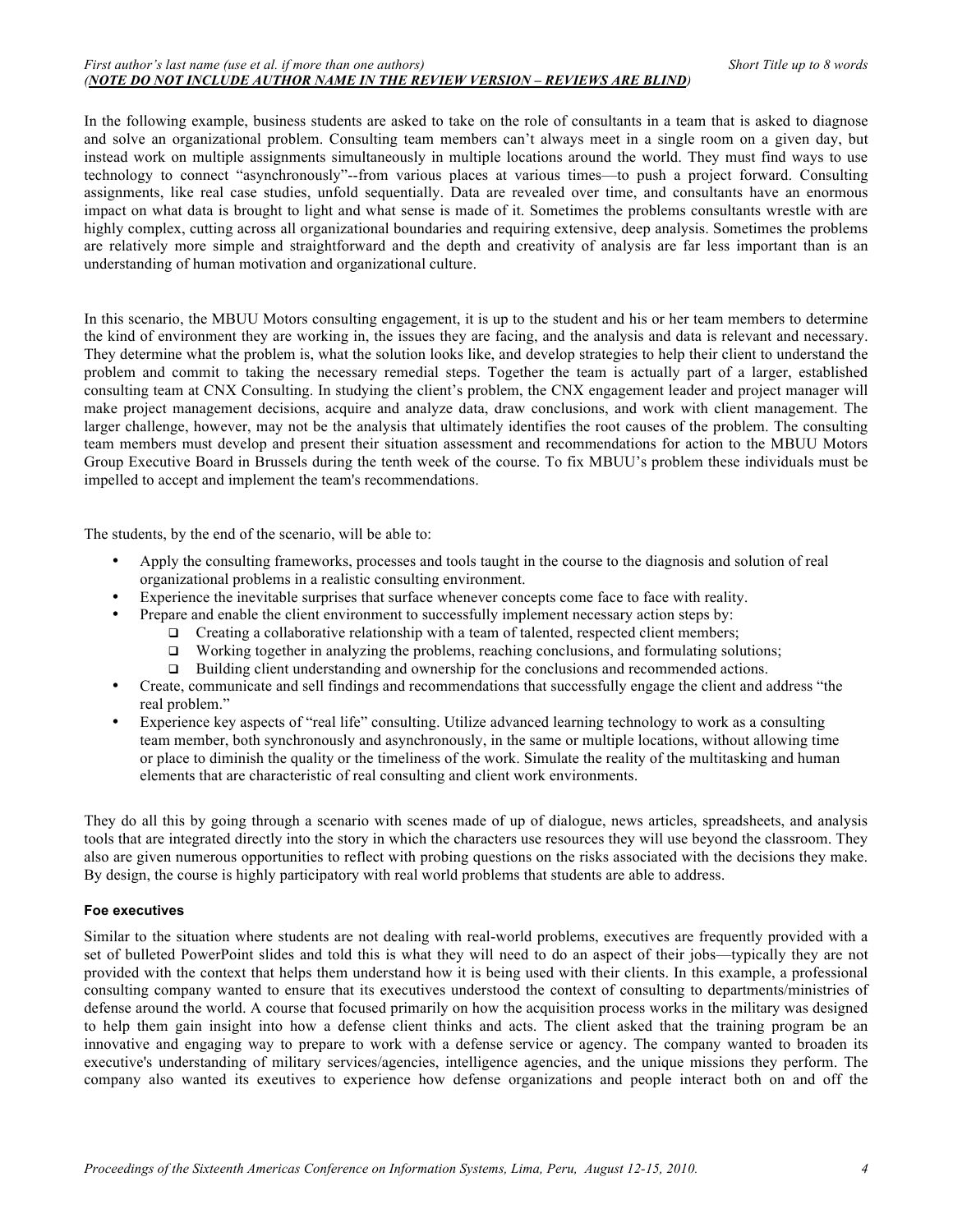battlefield, and with allies and coalition partners, so that the knowledge would better prepare them for the unique environment with their client.

By the end of the scenario, the company wanted its executives to be able to:

- Articulate the major components, core mission, and role of departments/ministries of defense and explain how they interrelate;
- Explain the core military processes and functions;
- Describe the trends and challenges associated with departments/ministries of defense.

The story that was created had SFC Ryan Browne highlighting the need for a new interoperable capability when his team was unable to complete a mission for lack of reliable, actionable information. COL Sheryl Lawton worked with Major Kate Slater to begin a rapid acquisition process for this new capability to ensure that this shortcoming caused no further mission failures, and that the new capability addressed the needs of military forces as quickly as possible. Mick Patterson, a contracting officer for the U.S. Army, and COL Frank Dotson, a program manager, went through the standard acquisition process to make sure that the capability was funded and updated for the long term.

By the end, the executives gained insight into the terminology (hyperlinked glossary), processes, and components of departments/ministries of defense and the trends of the defense industry. Throughout the course, the client contextually linked to their various white papers on the topics that were being addressed. The executives saw direct connections to their specific clients and their experiences. Numerous industry news Web sites were made available for future reference. Executives became familiar with leading research tools and other key documents that their company had been producing to ensure they could learn from their company's past experiences. If they were new to the industry, this provided a quick and enjoyable way to ensure they were up to speed prior to starting a consulting engagement with their clients. It is also an opportunity for executives to explore the consequences of their own actions and empowers them to feel in control over their own learning

### **CONCLUSION**

This paper has presented scenario based learning, a pedagogical strategy that is rooted in the framework of problem based learning, a student centered approach that has proven useful in a variety of disciplines. The case has been put forward that scenario based learning is an appropriate pedagogy for use in IS education for both students and executives because of its emphasis on authenticity and use of complex and ill structured problems that are rooted in the work practices of the learners.

## **REFERENCES**

- 1. Abdullah, M.H. (1998). Problem-Based Learning in Language Instruction: A Constructivist Model. *Eric Digest*. ERIC Clearinghouse on Reading, English, and Communication, Bloomington, IN.
- 2. Agostino, S., Meek, J., Herrington, J. (2005) *Design methodology for the implementation and evaluation of a scenariobased online learning environment*: An article from: *Journal of Interactive Learning Research*
- 3. Albritton, T,A., Davis, F,L, And Karp, W.B. (1995). A Problem-Based Learning Approach To Developing Information-Retrieval Skills. *Academic Medicine*. 70(5). 438-439
- 4. Antepohl, W. and Herzig, S. (1999). Problem-based learning versus lecture-based learning in a course of basic pharmacology: a controlled, randomized study. *Medical Education*. 33(2). 106-113.
- 5. Barrows, H. S. (1986). A taxonomy of problem based learning methods. *Medical ducation*, 20: 481-86.
- 6. Barrows, H.S. (1998). The Essentials of Problem-Based Learning. *Journal of Denta Education*. 62(9). 630-633.
- 7. Bentley, J., Sandy, G., Lowry, G. (2002). Problem-based learning in information systems analysis and design. In Cohen, E. (ed). *Challenges of Information Technology Education in the 21st Century*. Hershey, PA: Idea Group Publishing. p. 100-124.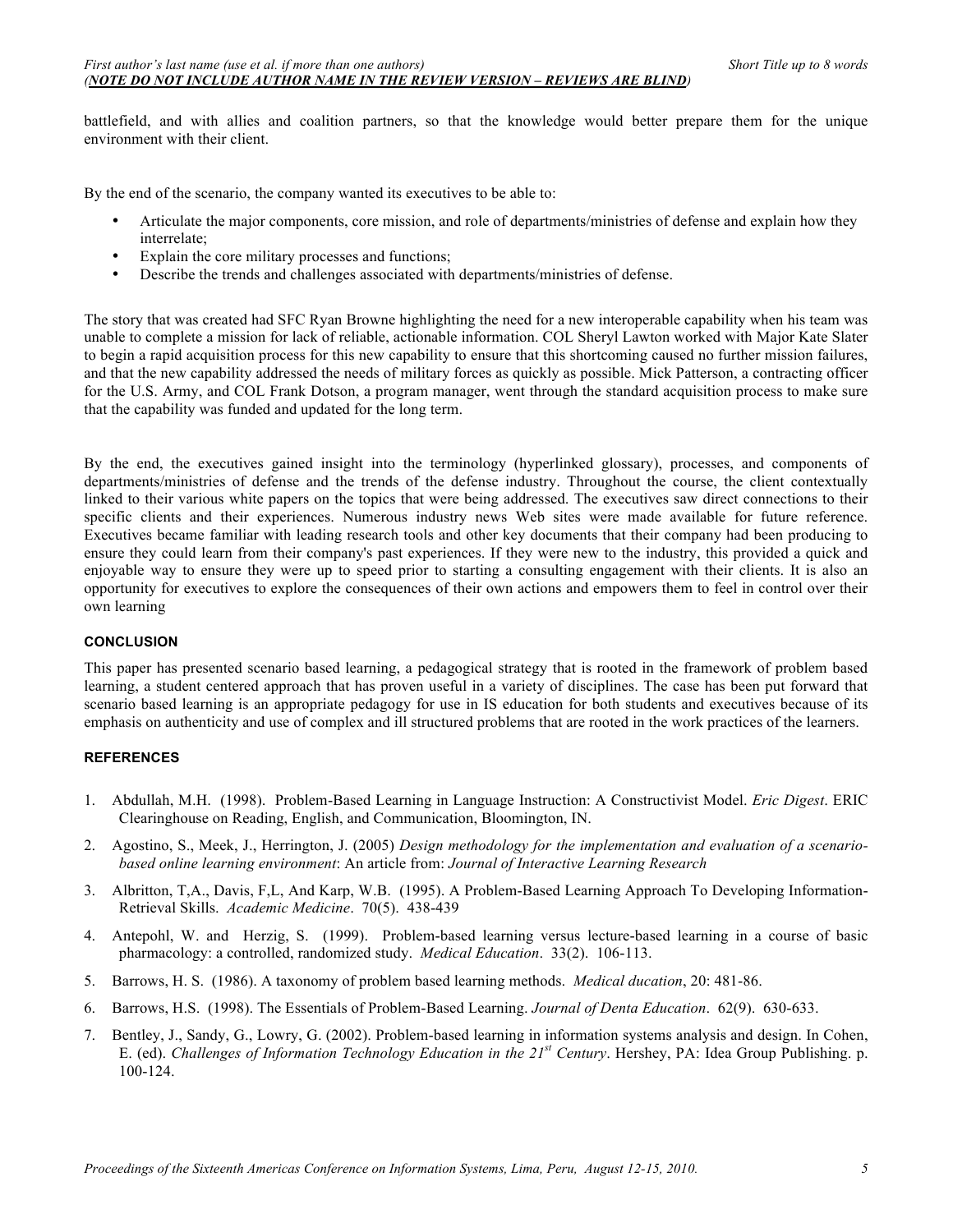- 8. Biley, F.C. and Smith, K.L. (1999). Making sense of problem-based learning: the perceptions and experiences of undergraduate nursing students. *Journal Of Advanced Nursing*. 30(5). 1205-1212.
- 9. Brandt, S. (1997). Constructivism: Teaching for Understanding of the Internet. *Communications of the ACM.,* 40(10*)*: 112- 117.
- 10. Brown, J. S., Collins, A., and Duguid, P. (1989). Situated cognition and the culture of learning. *Educational Researcher*, 18, 32-42.
- 11. Cole, M., and Engestrom, Y. (1993). A cultural-historical approach to distributed cognition. In Salomon, G. (Ed.). *Distributed cognitions: Psychological and educational considerations*. NY: Cambridge University Press.
- 12. Coldwell, R.A. (1996). Problem-based learning and computer games in design education. *Computer Education*, 82: 2- 5.
- 13. Colliver, J.A. (2000). Effectiveness of problem-based learning curricula: Research and theory. *Academic Medicine*. 75(3). 259-266.
- 14. Denning, S., (2000). *The Springboard: How Storytelling Ignites Action in Knowledge-Era Organizations.* KMCI Press
- 15. Dimitroff, A., Ancona, A.M, Beman, S.B., Dodge, A.M., Hutchinson, K.L., LaBonte, M.J, Mays, T.L, & Simon, D.T. (1998). Problem-based learning in a health sciences librarianship course. *Bulletin Of The Medical Library Association*, 86(3): 340-345.
- 16. Doig, K. and Werner, E. (2000). The marriage of a traditional lecture-based curriculum and problem-based learning: are the offspring vigorous? *Medical Teacher*. 22 (2). 173-9.
- 17. Donner, R.S., Bickley, H. (1993). Problem-Based Learning in American Medical-Education An Overview. *Bulletin of The Medical Library Association*. 81(3). 294-298.
- 18. Duch, B. (2000). What is Problem Based Learning. Problem Based Learning Pages: University of Delaware
- 19. http://www.udel.edu/pbl/
- 20. Duffy, T.M., and Cunningham, D. J. (1997). Constructivism: Implications for the design and delivery of instruction. In Jonassen, D. (Ed.). *Handbook of Research in Education, Communication, and Technology*. New York: Macmillan.
- 21. Edens, K.M. (2000). Preparing Problem Solvers for the 21st Century through Problem-Based Learning. *College Teaching*, Spring, 48(2), pp.55-61
- 22. Ellis, A., Carswell, L., Bernat, A., Deveaux, D., Frison, P., Meisalo, V., Meyer, J., Nuklden, U., Riiglej, J., and Tarhio, J. (1998). Resources, tools, and techniques for problem-based learning in computing: Report of the ITiCSE'98 working group on problem-based learning. In Working Group Reports of the 3<sup>rd</sup> Annual SIGCE/SIGCUE ITiCSE Conference on Integrating Technology into Computer Science Education, 30, Dublin, Ireland. 45b-60b.
- 23. Jiminez, Ray. 2009. *Scenario-Based Learning: Using Stories to Engage e-Learners*. Monogatari Press.
- 24. Kern Learning Solutions. (2009) *Scenario-Based Learning*. http://archiespeaksout.blogspot.com/2009/10/scenariobased-learning.html
- 25. Koch, J. and Teege, G. (1999). Problem-based learning in computer science. In F. Fluckiger, T. Braun, and A. Ninck (Eds). *2nd International Conference on New Learning Technologies*, Berne: NDIT/FPIT: 45-53.
- 26. Larsen, K.R.T. and McInerney, C.R. (2000). Preparing Students for the Virtual Organization: A Multi-University Experiment . Paper presented at ALISE 2000 Conference
- 27. http://www.ou.edu/class/mcinfo/alise\_paper.htm
- 28. Lave, J., & Wenger, E. (1991). *Situated learning: Legitimate peripheral participation*. Massachusetts: Cambridge University Press.